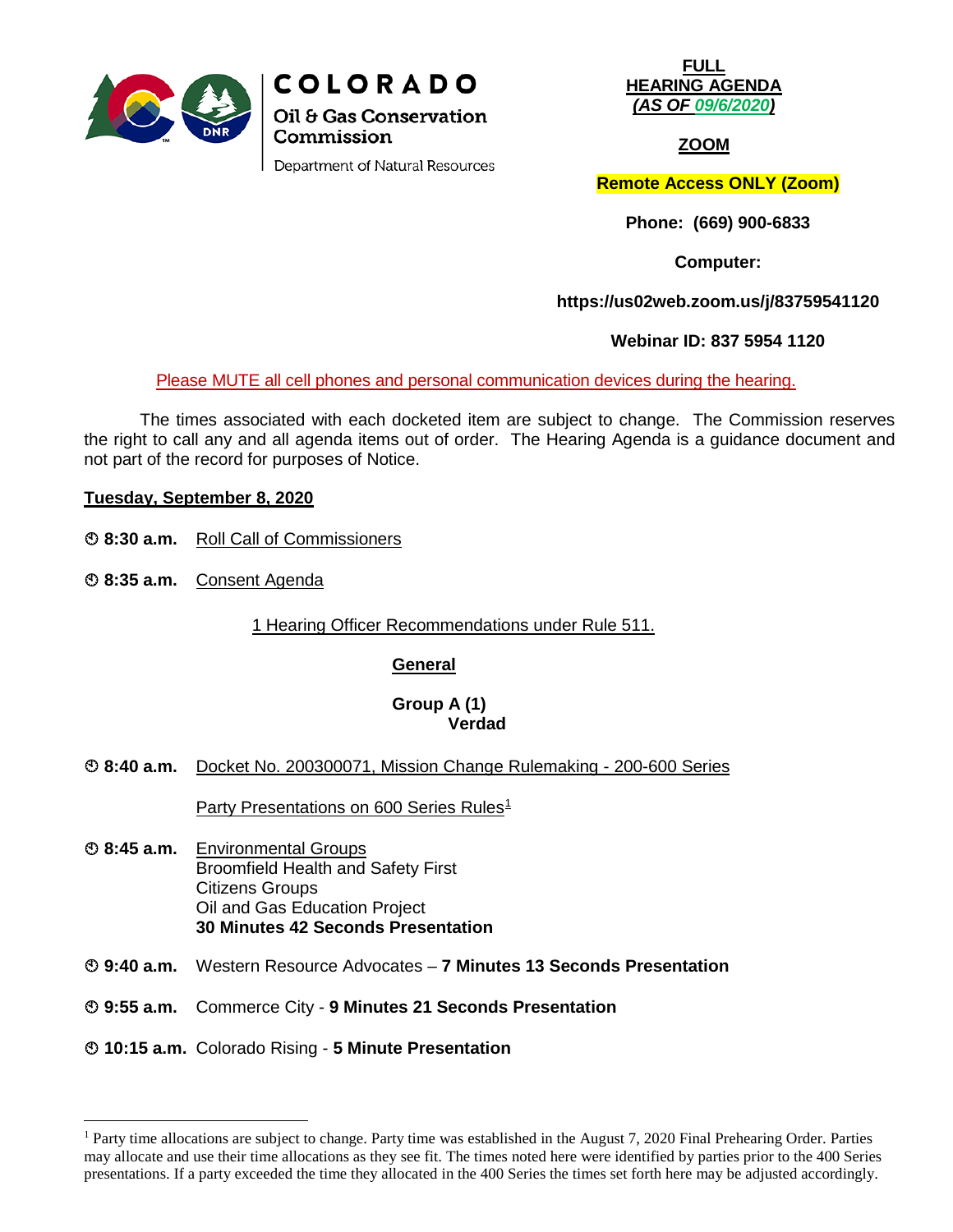

# **Tuesday, September 8, 2020 continued**

- **10:25 a.m.** Break
- **10:40 a.m.** La Plata County San Miguel County Pitkin County **8 Minute Presentation**
- **11:00 a.m.** Weld Air and Water, Wall of Women, Margie and Lowell Lewis **4 Minute Presentation**
- **11:10 a.m.** TEP Rocky Mountain LLC **5 Minute Presentation**
- **11:20 a.m.** Erin Martinez **5 Minute Presentation**
- **11:35 a.m.** Small Operator Society **12 Minute Presentation**
- **11:55 a.m.** Lunch Break
- **1:00 p.m.** Weld County **25 Minute Presentation**
- **1:45 p.m.** Western and Rural Local Government Coalition City of Greeley Las Animas County **12 Minute Presentation**
- **2:10 p.m.** Affiliated Local Government Coalition City of Aurora City of Thornton **5 Minute Presentation**
- **2:20 p.m.** Party Closing Statements on 600 Series

Only if a Party has reserved time out of its allotted presentation time, will it be permitted to use that time to make a closing statement. Parties with time remaining will be called on in the order listed above.

- **3:00 p.m.** Break
- **3:15 p.m.** Director / Staff Closing Comments on 600 Series
- **4:00 p.m.** Commissioner Deliberations on 600 Series Rules
- **TBD Adjourn**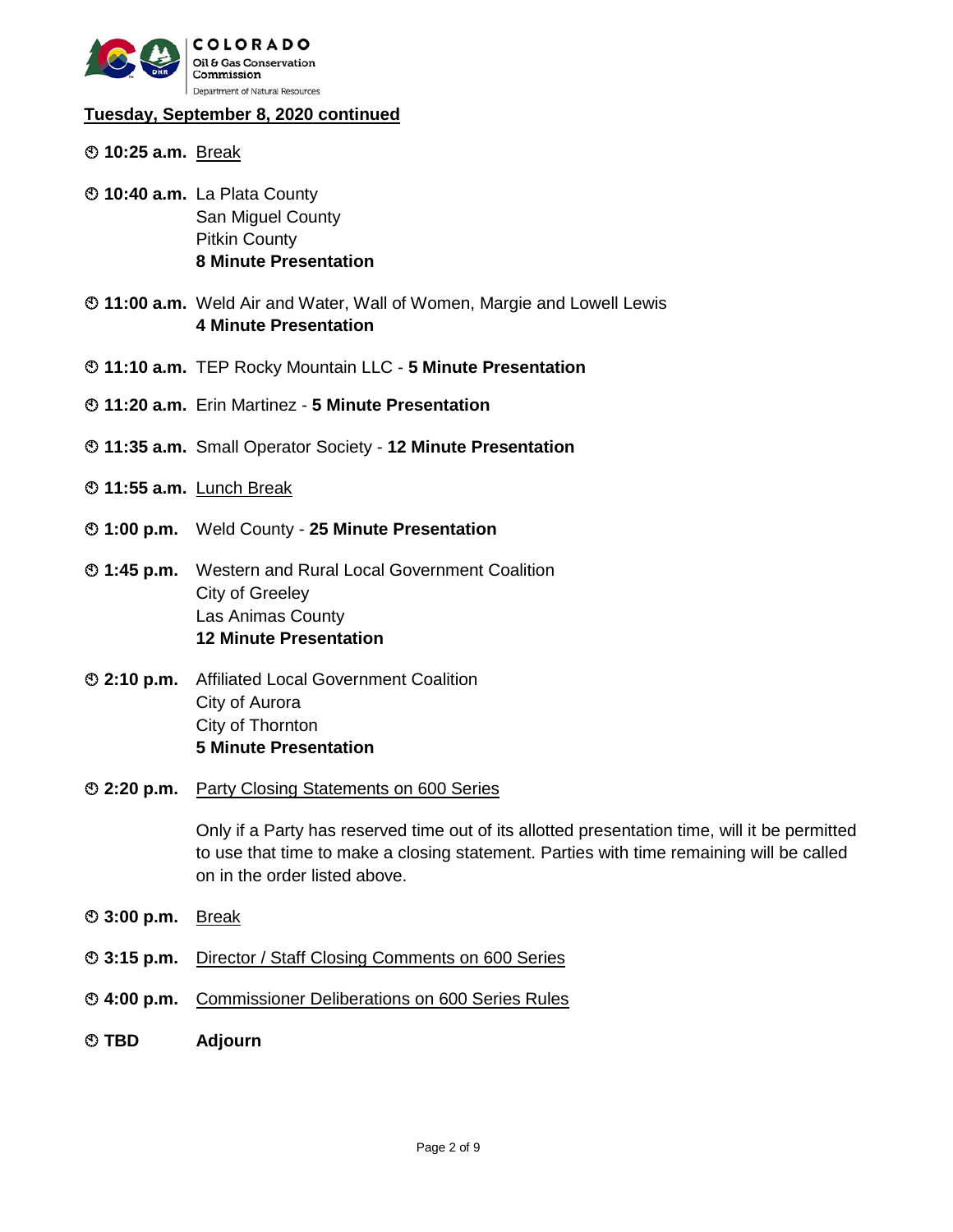

### **Wednesday, September 9, 2020**

- **9:00 a.m.** Roll Call of Commissioners
- **9:05 a.m.** Docket No. 200300071, Mission Change Rulemaking 200-600 Series

Commissioner Deliberations on 600 Series Rules

- **10:30 a.m.** Break
- **10:45 a.m.** Commissioner Deliberations on 600 Series Rules
- **12:00 p.m.** Lunch Break
- **1:00 p.m.** Commissioner Deliberations on 600 Series Rules
- **2:30 p.m.** Break
- **2:45 p.m.** Director/Staff Presentation on 200 Series Rules
- **4:30 p.m.** Party Presentations on 200 Series Rules[2](#page-2-0)

Citizens for a Healthy Community – **2 minutes 2 Seconds Presentation**

- **4:35 p.m.** Climate Reality **2 Minutes 2 Seconds Presentation**
- **4:40 p.m.** TEP Rocky Mountain LLC **5 Minute Presentation**
- **4:50 p.m.** Colorado Association of Homebuilders **5 Minute Presentation**
- **TBD Adjourn**

<span id="page-2-0"></span>Page 3 of 9 <sup>2</sup> Party time allocations are subject to change. Party time was established in the August 7, 2020 Final Prehearing Order. Parties may allocate and use their time allocations as they see fit. The times noted here were identified by parties prior to the 600 Series presentations. If a party exceeded the time they allocated in the 600 Series the times set forth here may be adjusted accordingly.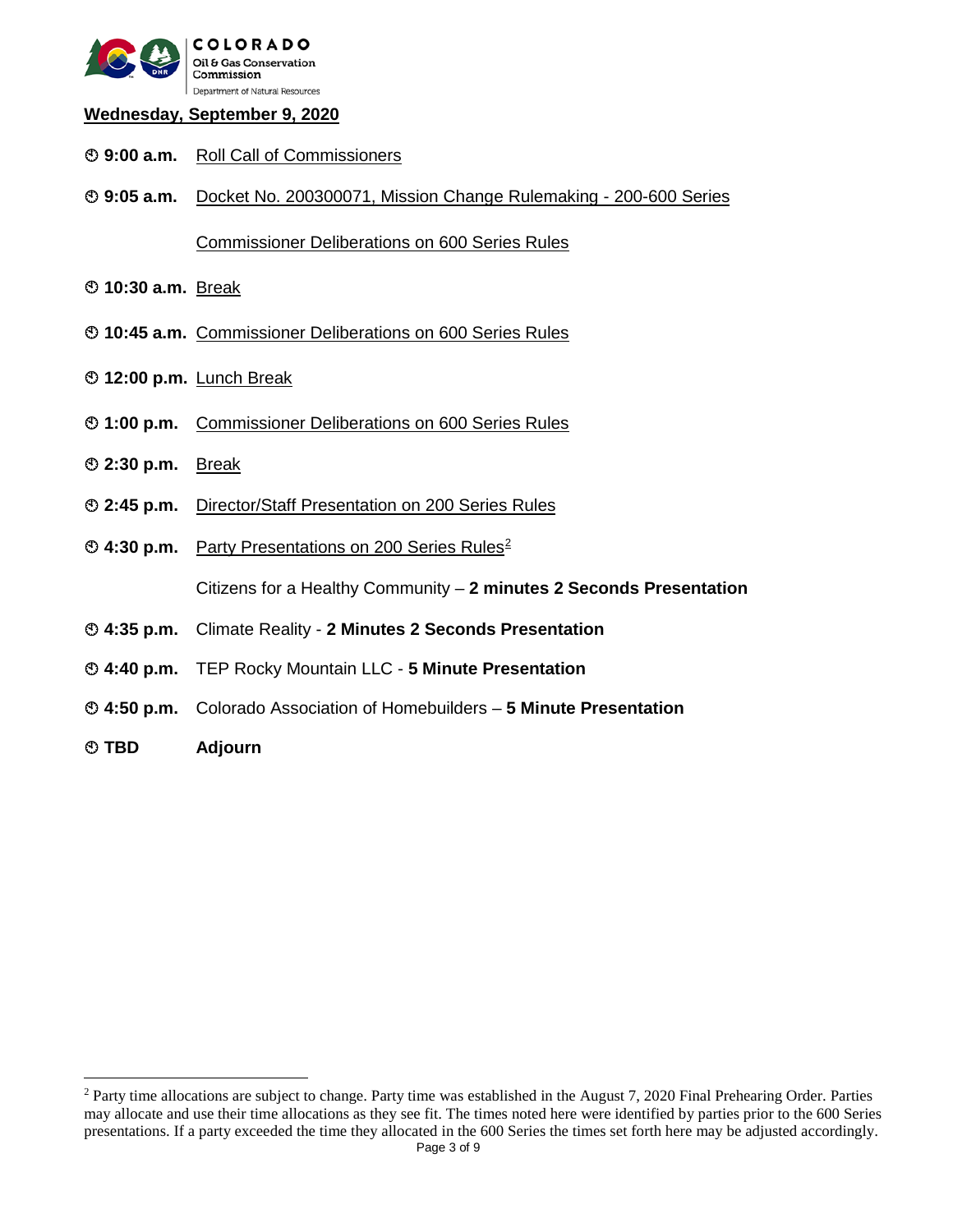

# **Thursday, September 10, 2020**

# **General Session**

- **9:00 a.m.** Roll Call of Commissioners
- **9:05 a.m.** Docket No. 200300071, Mission Change Rulemaking 200-600 Series

Party Presentations on 200 Series Rules

**Industry** API **COGA** Caerus **Crestone** Energy Council **Extraction** Great Western **HighPoint** Mallard Nickel Road Noble Oxy PDC **WSCOGA** XTO **28 Minutes 19 Seconds Presentation**

- **10:00 a.m.** 350 Colorado Group Physicians for Social Responsibility Lookout Alliance WildEarth Guardians Colorado Environmental Advocates **8 Minutes 32 Seconds Presentation**
- **10:20 a.m.** Adams County **2 Minutes 26 Seconds Presentation**
- **10:25 a.m.** Break
- **10:40 a.m.** Affiliated Local Government Coalition City of Aurora City of Thornton **2 Minute Presentation**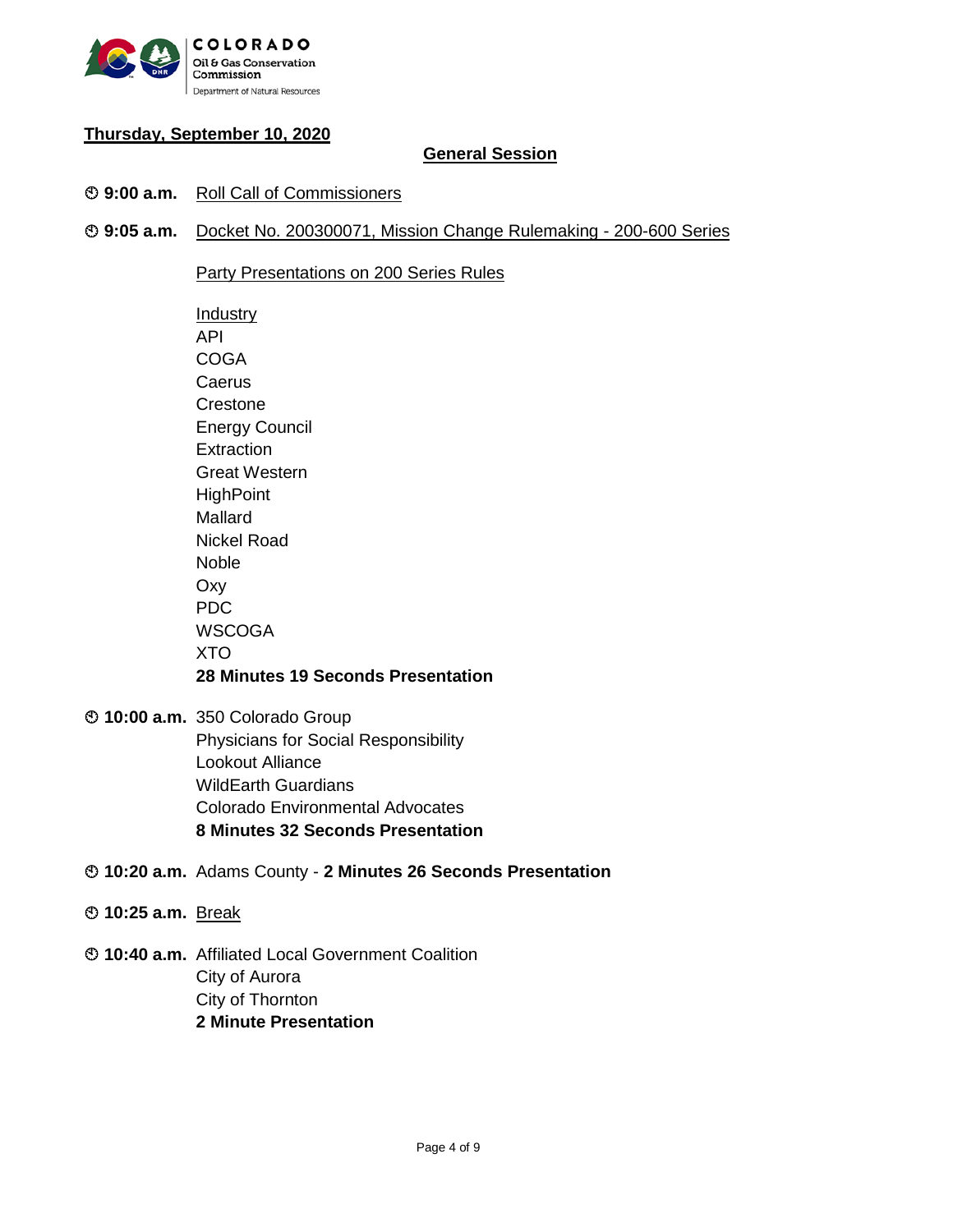

# **Thursday, September 10, 2020 continued**

- **10:45 a.m.** La Plata County San Miguel County Pitkin County **8 Minutes 43 Seconds Presentation**
- **11:05 a.m.** Weld County **2 Minute 45 Seconds Presentation**
- **11:15 a.m.** Battlement Concerned Citizens Conservation Colorado Western CO Alliance Grand Valley Citizens Alliance **1 Minute 54 Seconds Presentation**
- **11:20 a.m.** Western and Rural Local Government Coalition City of Greeley Las Animas County **12 Minute Presentation**
- **11:40 a.m.** Small Operator Society **4 Minute Presentation**
- **11:50 a.m.** Lunch Break
- **12:50 p.m.** Party Closing Statements on 200 Series

Only if a Party has reserved time out of its allotted presentation time, will it be permitted to use that time to make a closing statement. Parties with time remaining will be called on in the order listed above.

- **1:30 p.m.** Director / Staff Closing Comments on 200 Series
- **2:00 p.m.** Commissioner Deliberations on 200 Series Rules
- **3:00 p.m.** Break
- **3:15 p.m.** Commissioner Deliberations on 200 Series Rules
- **TBD Adjourn**

#### **Friday, September 11, 2020**

- **9:00 a.m.** Roll Call of Commissioners
- **9:05 a.m.** Docket No. 200300071, Mission Change Rulemaking 200-600 Series

### Commissioner Deliberations on 200 Series Rules

**10:30 a.m.** Break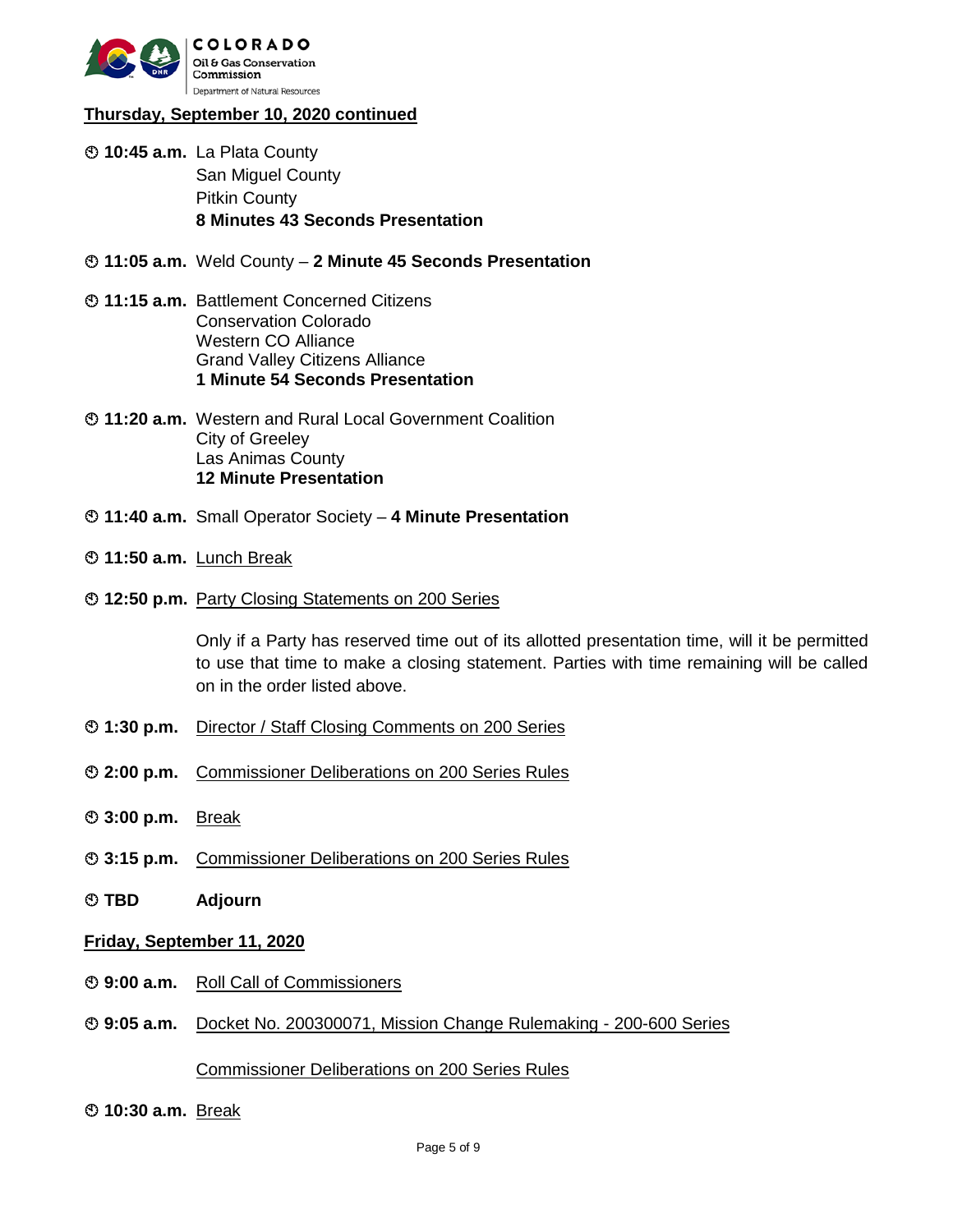

### **Friday, September 11, 2020 continued**

- **10:45 a.m.** Director/Staff Presentation on 200 600 Series Revisions
- **12:30 p.m.** Lunch Break
- **1:[3](#page-5-0)0 p.m.** Our Children's Trust Rulemaking Petition<sup>3</sup>

Earth Guardians and Our Children's Trust Reply to Party Responses – **5 minute presentation** 

Party Sur-Replies to Earth Guardians and Our Children's Trust Reply

350Colorado, Physicians for Social Responsibility Colorado, and the Lookout Alliance – **2 minute presentation** Affiliated Local Government Coalition - **2 minute presentation** American Petroleum Institute Colorado - **2 minute presentation** Board of County Commissioners of Weld County - **2 minute presentation** Citizen Groups - **2 minute presentation** Citizens for a Healthy Community - **2 minute presentation** City of Aurora - **2 minute presentation** Colorado Oil & Gas Association - **2 minute presentation** Extraction Oil & Gas, Inc. - **2 minute presentation** Noble Energy, Inc. - **2 minute presentation** Occidental Petroleum Company - **2 minute presentation** PDC Energy, Inc. - **2 minute presentation** Small Operator Society - **2 minute presentation** Weld Air and Water, Wall of Women and Margie and Lowell Lewis - **2 minute presentation** Western and Rural Governments Coalition - **2 minute presentation**

**2:30 p.m.** Break

<span id="page-5-0"></span><sup>&</sup>lt;sup>3</sup> The Party presentation times were established in the Hearing Officer's August 24, 2020 Order.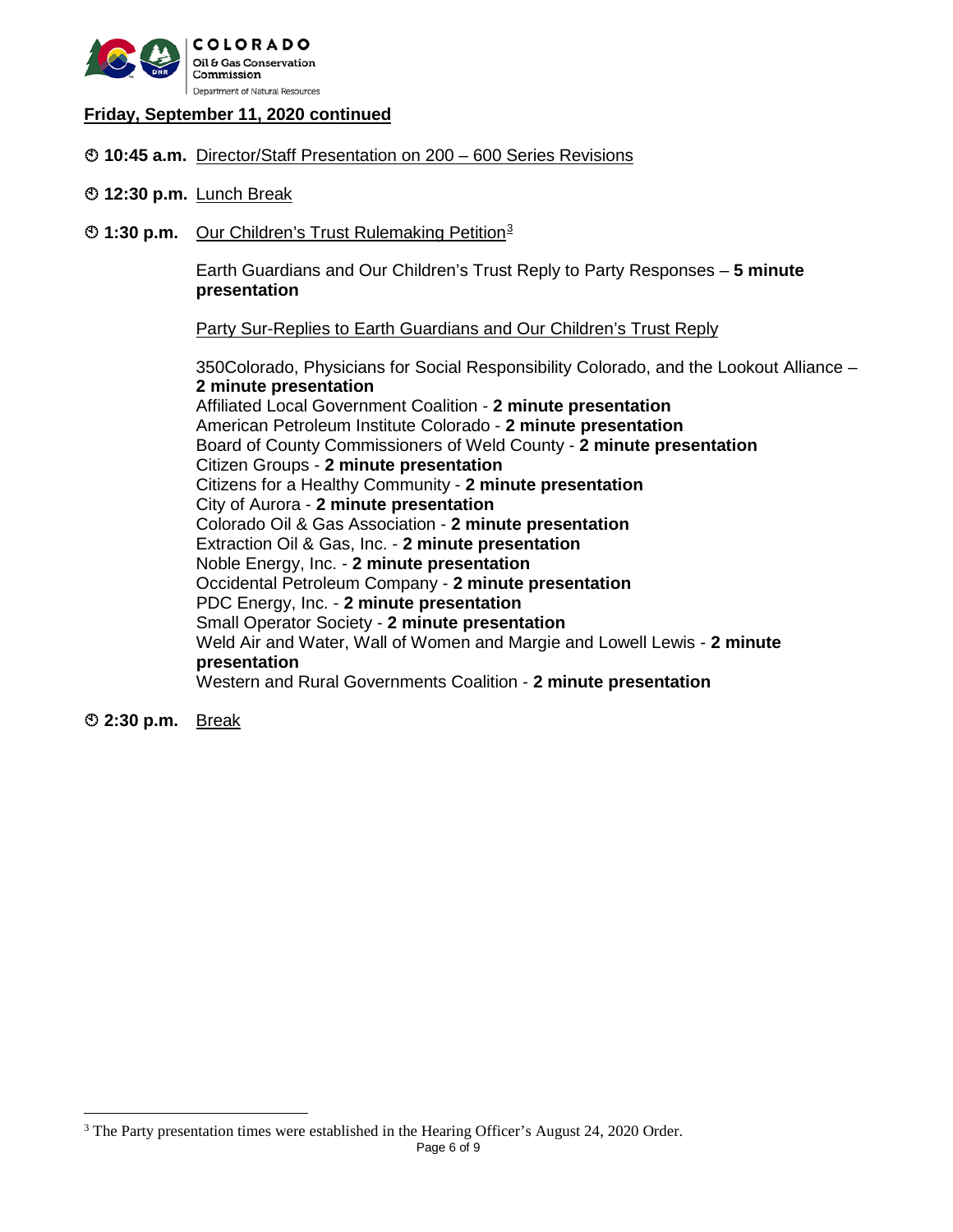

# **Friday, September 11, 2020 continued**

#### **2:45 p.m.** Party Statements Regarding Staff's 200-600 Rule Revisions

Each party will have 3 minutes to express its position on Staff's proposed revisions to the 200, 300, 400, 500 and 600 Series Rules. The 3 minute time allocation will be strictly enforced. Parties must identify one representative who will speak on behalf of the party. Please provide the name of that party representative to Hearings Manager Larsen no later than noon Thursday, September 10.

Industry 350 Colorado et al. Adams 12 Adams County Affiliated Local Government Coalition Anthem Ranch Wildlife, Hunting, and Angling Groups Battlement Concerned Citizens et al. Environmental Groups Commerce City Climate Reality CAMRO Colorado Association of Homebuilders C<sub>HC</sub> Colorado Rising Earth Guardians and OCT Gunnison County **KinderMorgan** Western and Rural Government Coalition La Plata County, San Miguel County, & Pitkin County Mapping for Environmental Justice Erin Martinez Noble Midstream & Western Midstream Partners Public Water Suppliers Small Operator Society TEP Rocky Mountain LLC Weld Air & Water et al. Weld County Western Resource Advocates Wildlife and Biological Resources Coalition

#### **TBD Adjourn**

# **Monday, September 14, 2020**

- **9:00 a.m.** Roll Call of Commissioners
- **9:05 a.m.** Docket No. 200300071, Mission Change Rulemaking 200-600 Series

Commissioner Deliberations on 200 - 600 Series Rules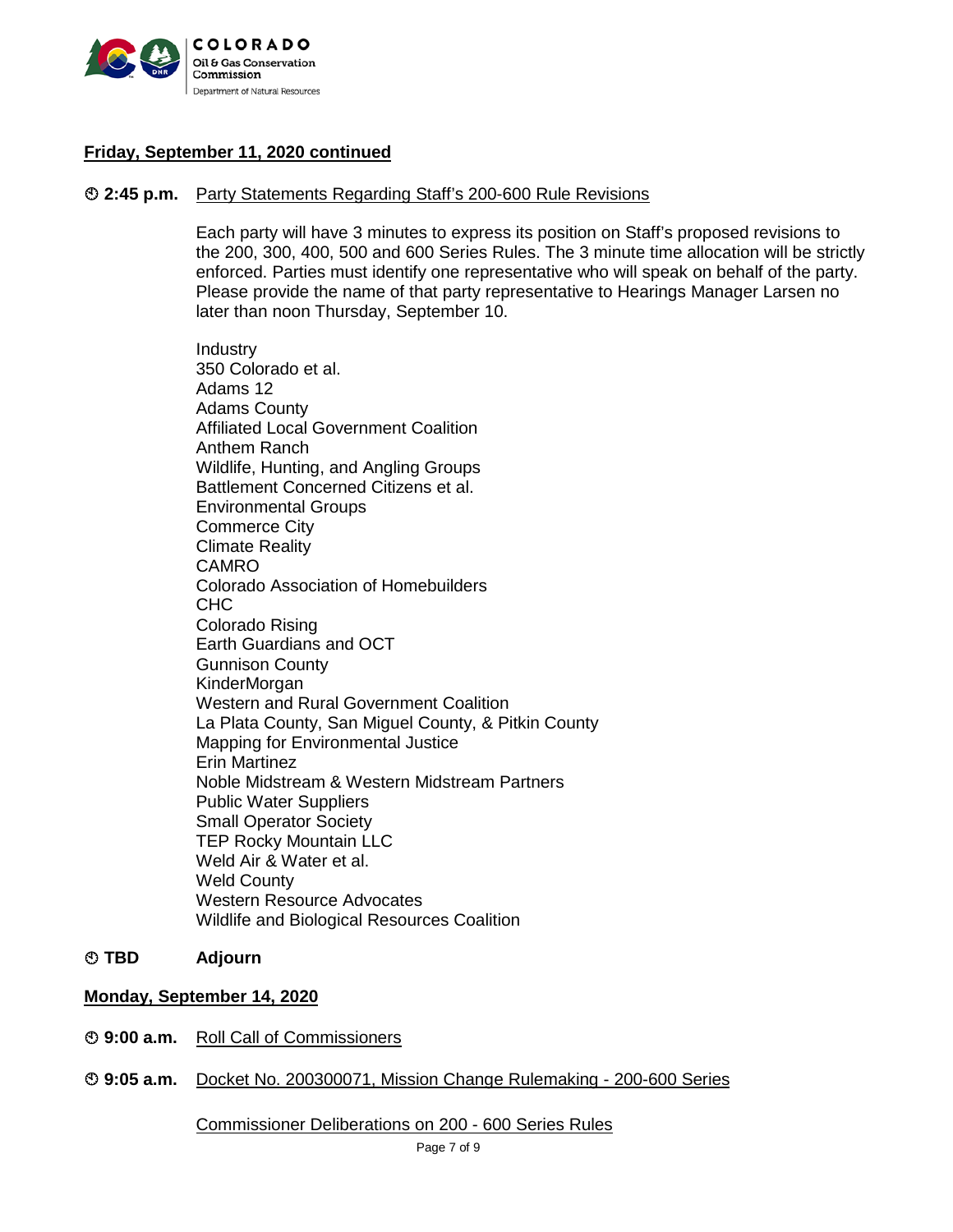

# **Monday, September 14, 2020**

**10:30 a.m.** Break

Commissioner Deliberations on 200 - 600 Series Rules

- **12:00 p.m.** Lunch Break
- **1:00 p.m.** Commissioner Deliberations on 200 600 Series Rules
- **3:00 p.m.** Break
- **3:15 p.m.** Commissioner Deliberations on 200 600 Series Rules
- **TBD Adjourn**